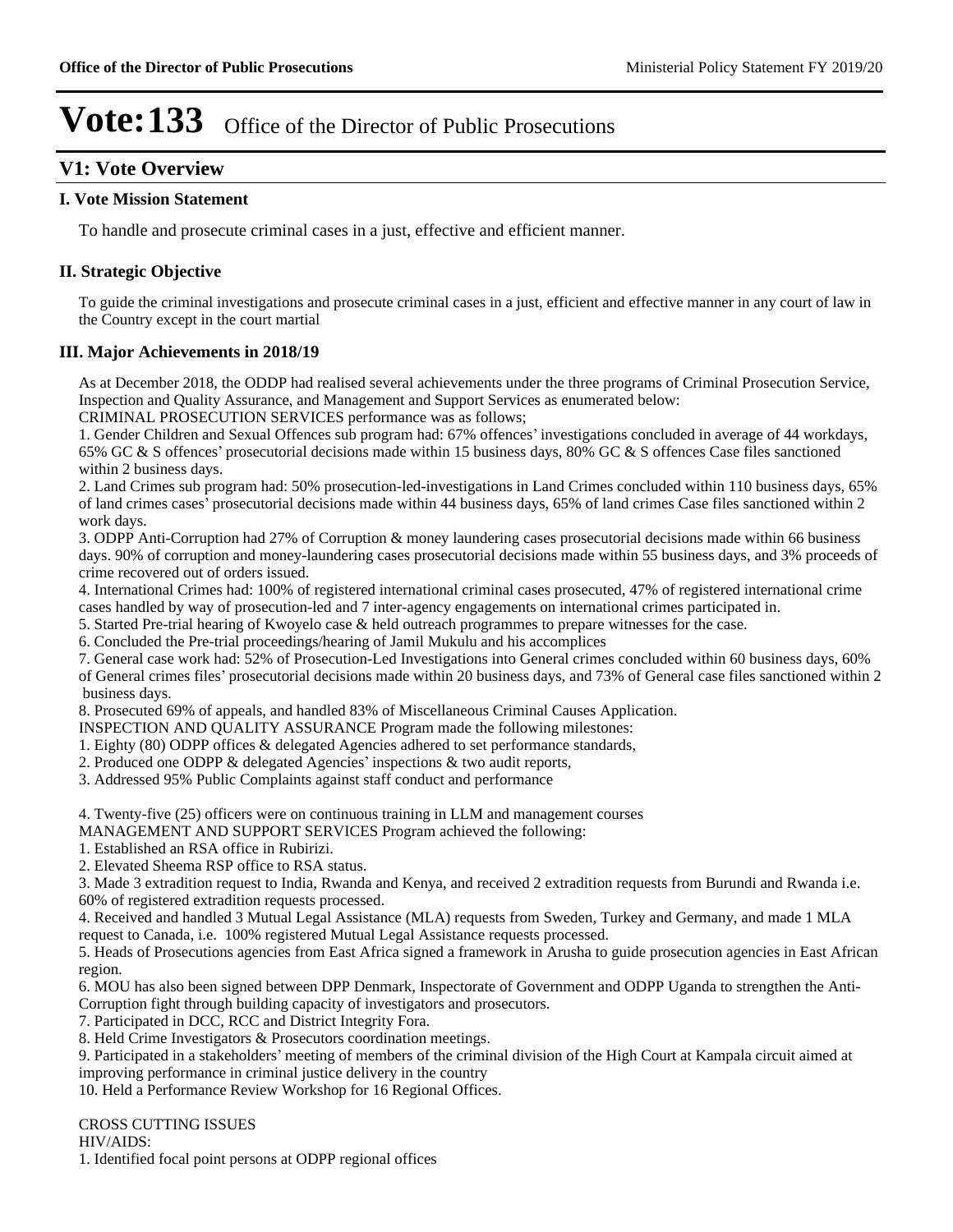- 2. Identified stakeholders in the Eastern region and parts of Central region to establish collaboration linkages
- 3. Identified suitable locations in Kampala region ODPP Offices for installation of condoms dispensers
- 4. Distributed HIV preventing materials e.g. condoms in ODPP offices at Nakawa, Mbarara, HQ, among others
- 5. Participated at a UN high level meeting in New York on Non-communicable Diseases(NCDs)
- 6. Launched HIV/AIDS workplace policy
- 7. Held 1 awareness campaign
- 8. HIV/AIDS committee held 16 internal and participated 4 external meetings
- 9. Participated in the commemoration of International HIV/AIDs Day celebrations

#### GENDER:

- 1. Launched child friendly waiting and interview room at HQs,
- 2. Held 2 trainings in child psychology sponsored by CRANE in Gulu and Jinja
- 3. Held a review workshop on the manual/handbook for prosecuting child cases

4. Coordinated with JLOS on preliminary activities for special SGVB sessions commenced in November in Moroto, Kapchorwa, Mbale, Iganga, Sironko, Kampala High Court, Mukono, Gulu and Lira

5. ODPP in partnership with Justice Rapid Response, Geneva (JRR), and funding from the British Council, developed a training programme for strengthening prosecutorial skills in International Crimes and War-related GBV offences.

6. With joint support from JLOS and UNPF, the ODPP handled 13 SGBV pilot sessions of 55 cases each in the High Courts of Kampala, Mukono, Bushenyi, Mbale, Soroti, Moroto, Masaka, Gulu and the Chief Magistrate courts of Nabweru, Lira, Iganga, Sirinko, and Kapchorwa, as a means to exploring best approaches for fast tracking cases involving vulnerable persons.

7. In its effort to address issues of vulnerable groups particularly refugees, ODPP is handling fraud and corruption cases in Refugee operations in Uganda. The ODPP through DFID - SUGAR TAF project, is leading investigations on the distribution of food, sexual gender violence, human trafficking offences and allocation of land in the refugee settlement camps.

8. A training Workshop for Prosecutors on Child Psychology and how to communicate with children with speech disabilities was held.

#### ENVIRONMENT:

- 1. Prosecutors in Karamoja sub-region were trained in handling and prosecuting wildlife cases
- 2. Carried out an exercise to identify ODPP owned office premises to Go-Green and presented a report
- 3. Prosecuted 3 environmental cases involving degradation of wetlands in Lubigi and Kakiri in Wakiso district
- 4. Collaborated with;
- a. UWA and NEMA on handling wildlife and environmental cases
- b. East African Association of Wildlife Prosecutors to develop a concept paper to be adopted by all member states
- 5. Participated in a;

a. Workshop on ICCWC (International Consortium on Combatting Wildlife Crime) on "Strategies for effective prosecution of wildlife related offences in a bid to combat wildlife and forest crime".

b. Stakeholder engagement meeting with Uganda Tourism Board on "Prevention and management of crime in the tourism sector on 17th December 2018 at Protea Hotel.

c. Regional Meeting for the Judicial Cooperation Network of the Great Lakes Region under ICGLR Protocol under the theme of Wildlife crimes.

d. Regional sensitization training for Prosecutors and Judicial officers working in Mount Elgon area on stakeholder involvement in controlling wildlife crime.

6. Conducted a training on "Processes and Procedures of prosecuting environmental crime for prosecutors and investigators" for prosecutors working in districts o Northern Uganda.

# **IV. Medium Term Plans**

Ensure that in FY 2019/20, 60%; FY 2020/21,65%; FY 2021/22,70% of the population particularly the vulnerable are satisfied with prosecution services, FY 2019/20, 15%; FY 2020/21,20%; FY 2021/22,25% of ODPP registered victims and witnesses are protected, FY 2019/20, 50%; FY 2020/21,65%; FY 2021/22,80% of ODPP offices are automated, and FY 2019/20, 83%; FY 2020/21,95%; FY 2021/22,98% of the districts have ODPP presence respectively.

In addition, FY 2019/20, 98%; FY 2020/21,99%; FY 2021/22,100% of the ODDP offices and delegated Prosecutorial Agencies meet set minimum performance standards.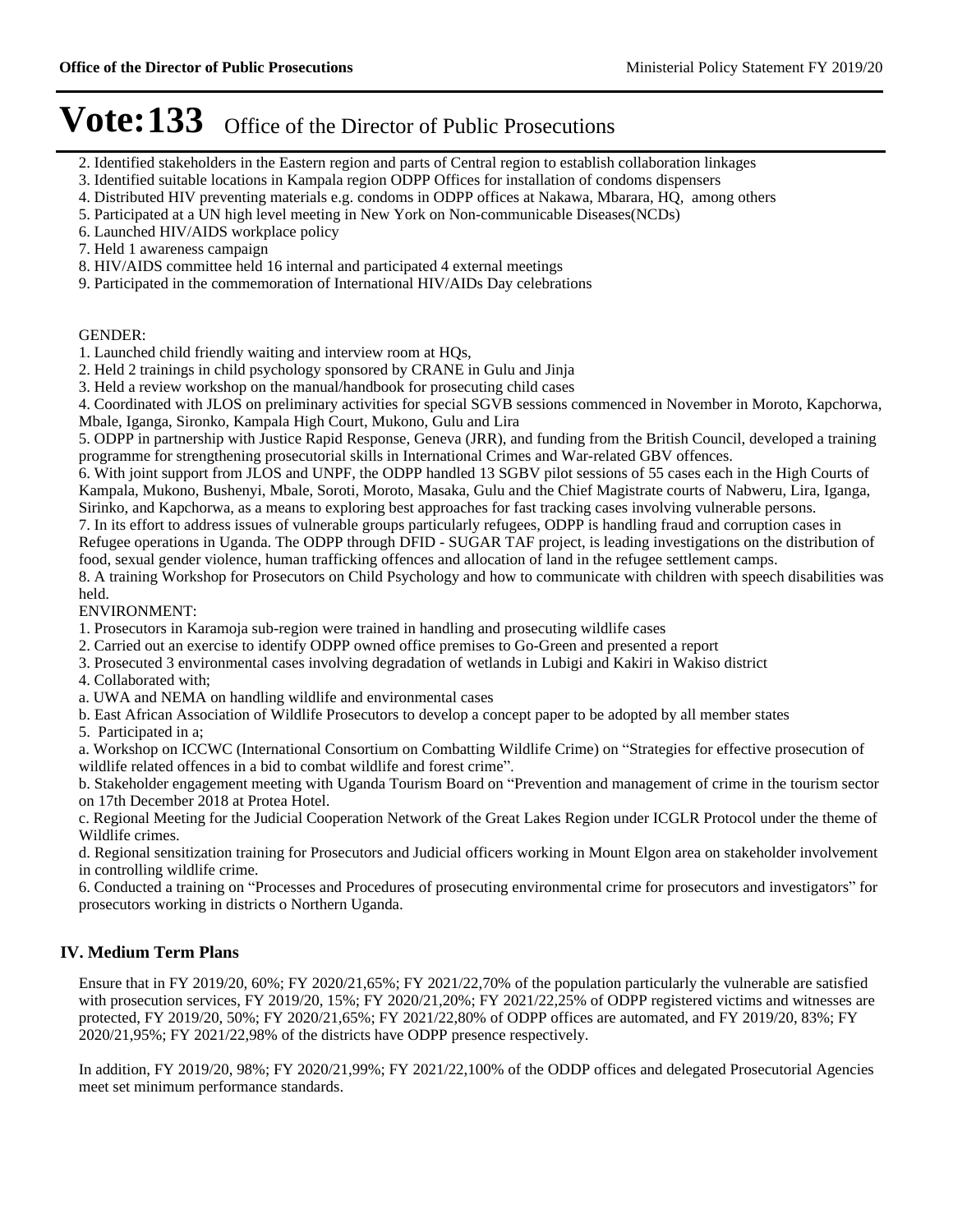## **V. Summary of Past Performance and Medium Term Budget Allocations**

**Table 5.1: Overview of Vote Expenditures (UShs Billion)**

|                  |                                                      |                    |               | 2018/19                                   |         | <b>MTEF Budget Projections</b> |         |         |         |
|------------------|------------------------------------------------------|--------------------|---------------|-------------------------------------------|---------|--------------------------------|---------|---------|---------|
|                  |                                                      | 2017/18<br>Outturn | <b>Budget</b> | <b>Approved Expenditure</b><br>by End Dec | 2019/20 | 2020/21                        | 2021/22 | 2022/23 | 2023/24 |
| <b>Recurrent</b> | Wage                                                 | 6.588              | 8.889         | 4.249                                     | 8.889   | 9.219                          | 9.680   | 10.164  | 10.673  |
|                  | Non Wage                                             | 18.054             | 19.205        | 7.759                                     | 19.077  | 21.939                         | 26.326  | 31.592  | 37.910  |
| Devt.            | GoU                                                  | 6.192              | 6.455         | 0.835                                     | 6.455   | 7.746                          | 7.746   | 7.746   | 7.746   |
|                  | Ext. Fin.                                            | 0.000              | 0.000         | 0.000                                     | 0.000   | 0.000                          | 0.000   | 0.000   | 0.000   |
|                  | <b>GoU</b> Total                                     | 30.834             | 34.549        | 12.843                                    | 34.422  | 38.904                         | 43.753  | 49.502  | 56.329  |
|                  | <b>Total GoU+Ext Fin (MTEF)</b>                      | 30.834             | 34.549        | 12.843                                    | 34.422  | 38.904                         | 43.753  | 49.502  | 56.329  |
|                  | Arrears                                              | 0.000              | 0.000         | 0.000                                     | 0.000   | 0.000                          | 0.000   | 0.000   | 0.000   |
|                  | <b>Total Budget</b>                                  | 30.834             | 34.549        | 12.843                                    | 34.422  | 38.904                         | 43.753  | 49.502  | 56.329  |
|                  | <b>A.I.A Total</b>                                   | N/A                | N/A           | N/A                                       | N/A     | N/A                            | N/A     | N/A     | N/A     |
|                  | <b>Grand Total</b>                                   | 30.834             | 34.549        | 12.843                                    | 34.422  | 38.904                         | 43.753  | 49.502  | 56.329  |
|                  | <b>Total Vote Budget</b><br><b>Excluding Arrears</b> | 30.834             | 34.549        | 12.843                                    | 34.422  | 38.904                         | 43.753  | 49.502  | 56.329  |

# **VI. Budget By Economic Clasification**

**Table V6.1 2018/19 and 2019/20 Budget Allocations by Item**

|                                           |        |          | 2018/19 Approved Budget |              |        | 2019/20 Draft Estimates |              |
|-------------------------------------------|--------|----------|-------------------------|--------------|--------|-------------------------|--------------|
| <b>Billion Uganda Shillings</b>           | GoU    | Ext. Fin | <b>AIA</b>              | <b>Total</b> | GoU    | Ext. Fin                | <b>Total</b> |
| <b>Output Class: Outputs Provided</b>     | 28.749 | 0.000    | 0.000                   | 28.749       | 28.622 | 0.000                   | 28.622       |
| 211 Wages and Salaries                    | 10.034 | 0.000    | 0.000                   | 10.034       | 10.204 | 0.000                   | 10.204       |
| 212 Social Contributions                  | 0.227  | 0.000    | 0.000                   | 0.227        | 0.270  | 0.000                   | 0.270        |
| 213 Other Employee Costs                  | 0.888  | 0.000    | 0.000                   | 0.888        | 0.870  | 0.000                   | 0.870        |
| 221 General Expenses                      | 9.151  | 0.000    | 0.000                   | 9.151        | 8.746  | 0.000                   | 8.746        |
| 222 Communications                        | 0.350  | 0.000    | 0.000                   | 0.350        | 0.350  | 0.000                   | 0.350        |
| 223 Utility and Property Expenses         | 2.950  | 0.000    | 0.000                   | 2.950        | 2.950  | 0.000                   | 2.950        |
| 224 Supplies and Services                 | 0.025  | 0.000    | 0.000                   | 0.025        | 0.025  | 0.000                   | 0.025        |
| 225 Professional Services                 | 0.450  | 0.000    | 0.000                   | 0.450        | 0.450  | 0.000                   | 0.450        |
| 227 Travel and Transport                  | 3.816  | 0.000    | 0.000                   | 3.816        | 3.847  | 0.000                   | 3.847        |
| 228 Maintenance                           | 0.706  | 0.000    | 0.000                   | 0.706        | 0.909  | 0.000                   | 0.909        |
| 273 Employer social benefits              | 0.153  | 0.000    | 0.000                   | 0.153        | 0.000  | 0.000                   | 0.000        |
| <b>Output Class: Capital Purchases</b>    | 5.800  | 0.000    | 0.000                   | 5.800        | 5.800  | 0.000                   | 5.800        |
| 281 Property expenses other than interest | 0.220  | 0.000    | 0.000                   | 0.220        | 0.220  | 0.000                   | 0.220        |
| 312 FIXED ASSETS                          | 5.580  | 0.000    | 0.000                   | 5.580        | 5.580  | 0.000                   | 5.580        |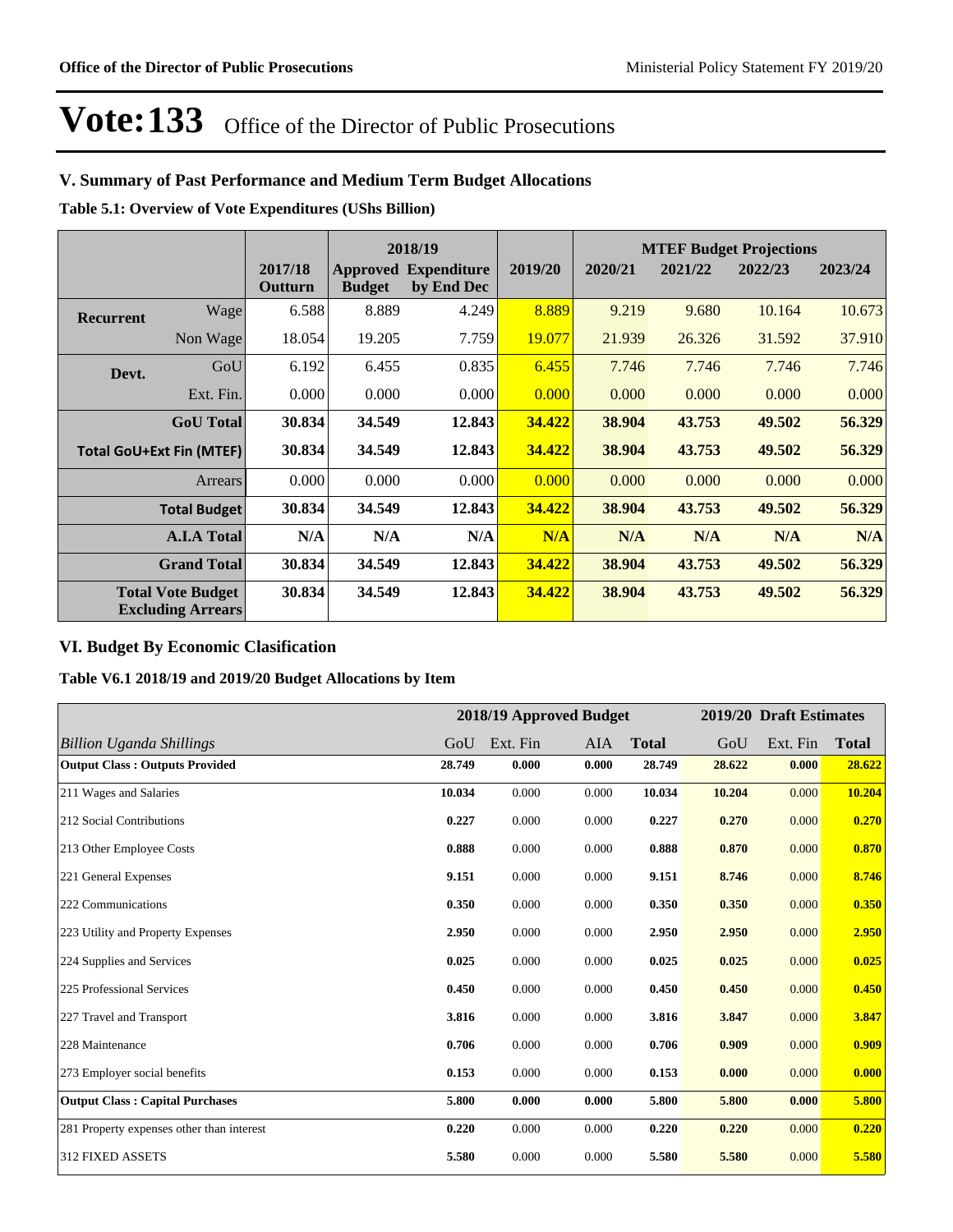| <b>Grand Total:</b>            | 34.549 | 0.000 | 0.000                | 34.549 | 34.422 | 0.000 | 34.422 |
|--------------------------------|--------|-------|----------------------|--------|--------|-------|--------|
| <b>Total excluding Arrears</b> | 34.549 | 0.000 | $\boldsymbol{0.000}$ | 34.549 | 34.422 | 0.000 | 34.422 |

## **VII. Budget By Programme And Subprogramme**

#### **Table V7.1: Past Expenditure Outturns and Medium Term Projections by Programme and SubProgramme**

| <b>Billion Uganda shillings</b>                          |                       | FY 2018/19                       |                                   |                                             |         | <b>Medium Term Projections</b> |         |         |
|----------------------------------------------------------|-----------------------|----------------------------------|-----------------------------------|---------------------------------------------|---------|--------------------------------|---------|---------|
|                                                          | FY 2017/18<br>Outturn | <b>Approved</b><br><b>Budget</b> | <b>Spent By</b><br><b>End Dec</b> | 2019-20<br><b>Proposed</b><br><b>Budget</b> | 2020-21 | 2021-22                        | 2022-23 | 2023-24 |
| <b>55 Public Prosecutions Services</b>                   | 0.000                 | 0.000                            | 0.000                             | 0.000                                       | 0.000   | 0.000                          | 0.000   | 0.000   |
| 60 Inspection and Quality Assurance<br><b>Services</b>   | 1.080                 | 1.285                            | 0.489                             | 1.285                                       | 1.787   | 2.677                          | 5.299   | 7.349   |
| 06 Internal Audit                                        | 0.074                 | 0.081                            | 0.037                             | 0.231                                       | 0.101   | 0.154                          | 0.226   | 0.252   |
| 18 Inspection and Quality Assurance                      | 0.664                 | 0.760                            | 0.270                             | 0.680                                       | 0.914   | 1.364                          | 3.443   | 4.463   |
| 19 Research and Training                                 | 0.342                 | 0.444                            | 0.183                             | 0.374                                       | 0.772   | 1.159                          | 1.629   | 2.635   |
| <b>61 Criminal Prosecution Services</b>                  | 8.179                 | 9.005                            | 3.886                             | 9.005                                       | 12.147  | 12.594                         | 14.238  | 15.069  |
| 11 Land crimes                                           | 1.020                 | 1.150                            | 0.488                             | 1.250                                       | 1.100   | 1.200                          | 2.100   | 2.000   |
| 12 Anti-Corruption                                       | 2.136                 | 2.290                            | 0.961                             | 2.240                                       | 2.711   | 4.568                          | 3.500   | 3.400   |
| 13 International Crimes                                  | 1.838                 | 1.900                            | 0.851                             | 1.900                                       | 4.058   | 2.850                          | 3.050   | 3.250   |
| 14 Gender, Children & Sexual(GC &<br>S) offences         | 1.303                 | 1.450                            | 0.665                             | 1.400                                       | 1.500   | 1.700                          | 2.700   | 2.800   |
| 15 General Casework                                      | 1.069                 | 1.200                            | 0.528                             | 1.250                                       | 1.709   | 1.239                          | 1.450   | 1.850   |
| 16 Appeals & Miscellaneous Applications                  | 0.813                 | 1.015                            | 0.393                             | 0.965                                       | 1.069   | 1.036                          | 1.438   | 1.769   |
| 62 General Administration and<br><b>Support Services</b> | 21.575                | 24.259                           | 8.468                             | 24.132                                      | 24.970  | 28.483                         | 29.965  | 33.910  |
| 0364 Assistance to Prosecution                           | 5.679                 | 5.855                            | 0.706                             | 5.855                                       | 6.446   | 6.246                          | 6.146   | 5.946   |
| 07 Finance and Administration                            | 7.442                 | 7.910                            | 3.141                             | 7.783                                       | 5.468   | 7.100                          | 7.392   | 10.121  |
| 08 Field Operations                                      | 7.094                 | 6.740                            | 3.186                             | 6.740                                       | 8.098   | 8.417                          | 9.110   | 9.296   |
| 09 Information and Communication<br>Technology           | 0.623                 | 0.818                            | 0.353                             | 0.818                                       | 0.945   | 1.205                          | 1.055   | 1.055   |
| 10 Witness Protection and Victims<br>Empowerment         | 0.093                 | 2.125                            | 0.885                             | 2.125                                       | 2.532   | 3.084                          | 3.723   | 4.619   |
| 1346 Enhancing Prosecution Services for all<br>(EPSFA)   | 0.513                 | 0.600                            | 0.129                             | 0.600                                       | 1.300   | 1.500                          | 1.600   | 1.800   |
| 17 International Cooperation                             | 0.131                 | 0.210                            | 0.068                             | 0.210                                       | 0.180   | 0.930                          | 0.940   | 1.073   |
| <b>Total for the Vote</b>                                | 30.834                | 34.549                           | 12.843                            | 34.422                                      | 38.904  | 43.753                         | 49.502  | 56.329  |
| <b>Total Excluding Arrears</b>                           | 30.834                | 34.549                           | 12.843                            | 34.422                                      | 38.904  | 43.753                         | 49.502  | 56.329  |

## **VIII. Programme Performance and Medium Term Plans**

#### **Table V8.1: Programme Outcome and Outcome Indicators ( Only applicable for FY 2019/20)**

**Programme :** 60 Inspection and Quality Assurance Services

**Programme Objective** To promote observance of Prosecution services performance standards at all ODPP areas of jurisdiction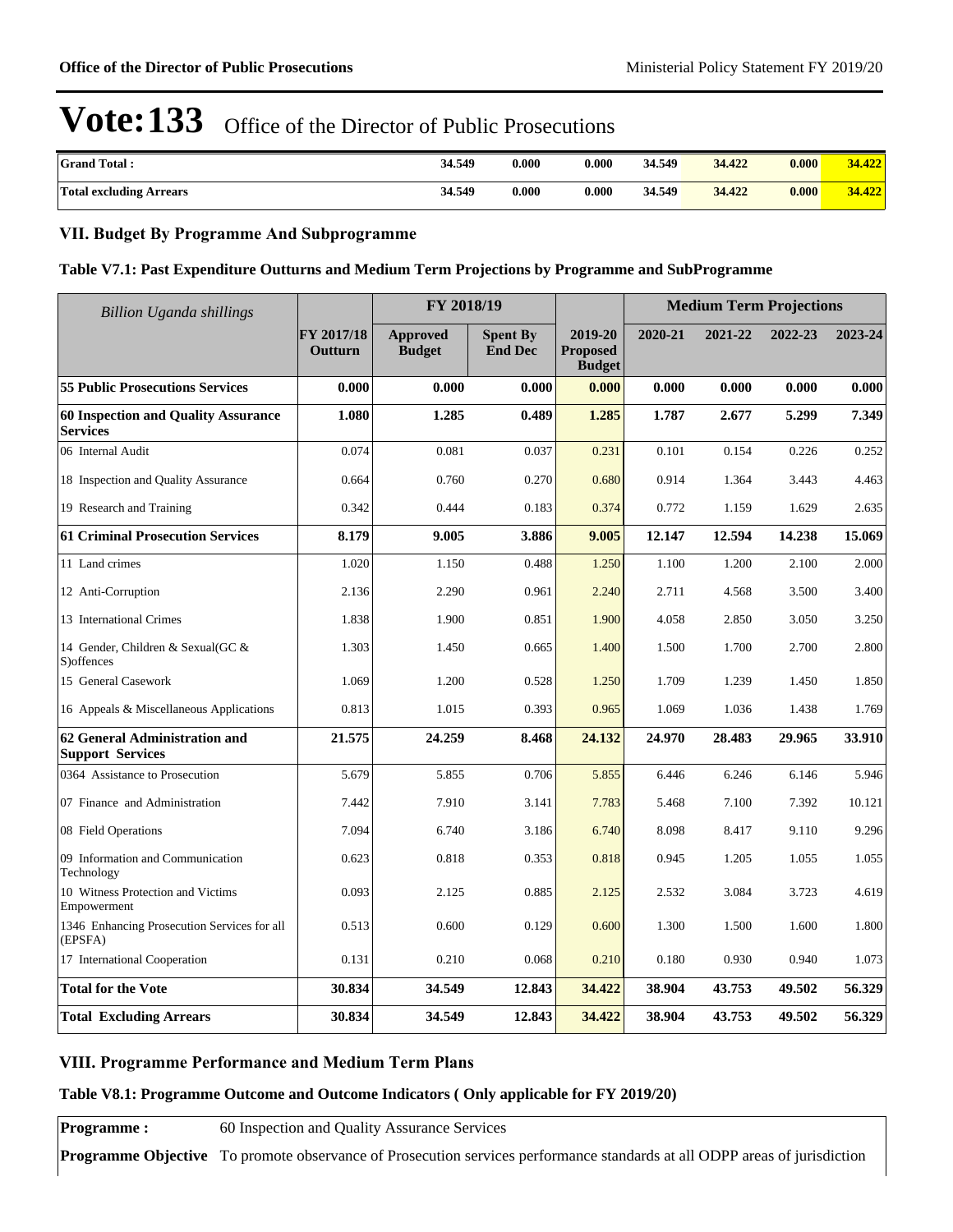|                                                                                                                                                                                                                                                                                                                                                                                                                                                                        | (HQs, Regional, District offices & Agencies with delegated prosecutorial functions)                    |                 |                  |                            |                         |            |  |  |  |  |
|------------------------------------------------------------------------------------------------------------------------------------------------------------------------------------------------------------------------------------------------------------------------------------------------------------------------------------------------------------------------------------------------------------------------------------------------------------------------|--------------------------------------------------------------------------------------------------------|-----------------|------------------|----------------------------|-------------------------|------------|--|--|--|--|
| <b>Responsible Officer:</b>                                                                                                                                                                                                                                                                                                                                                                                                                                            | Deputy Director I & QA                                                                                 |                 |                  |                            |                         |            |  |  |  |  |
| Programme Outcome: Prosecution services performance standards observed at all ODPP areas of jurisdiction (HQs, Regional,<br>District offices & Agencies with delegated prosecutorial functions)                                                                                                                                                                                                                                                                        |                                                                                                        |                 |                  |                            |                         |            |  |  |  |  |
|                                                                                                                                                                                                                                                                                                                                                                                                                                                                        | <b>Sector Outcomes contributed to by the Programme Outcome</b>                                         |                 |                  |                            |                         |            |  |  |  |  |
|                                                                                                                                                                                                                                                                                                                                                                                                                                                                        | 1. Observance of human rights and fight against corruption promoted                                    |                 |                  |                            |                         |            |  |  |  |  |
|                                                                                                                                                                                                                                                                                                                                                                                                                                                                        | <b>Performance Targets</b>                                                                             |                 |                  |                            |                         |            |  |  |  |  |
|                                                                                                                                                                                                                                                                                                                                                                                                                                                                        | <b>Outcome Indicators</b>                                                                              |                 |                  | 2019/20                    | 2020/21                 | 2021/22    |  |  |  |  |
|                                                                                                                                                                                                                                                                                                                                                                                                                                                                        |                                                                                                        | <b>Baseline</b> | <b>Base year</b> | <b>Target</b>              | Projection              | Projection |  |  |  |  |
|                                                                                                                                                                                                                                                                                                                                                                                                                                                                        | • Proportion of prosecution Offices that meet set minimum performance standards                        | 84%             | 2018             | 98%                        | 99%                     | 100%       |  |  |  |  |
| <b>SubProgramme: 06 Internal Audit</b>                                                                                                                                                                                                                                                                                                                                                                                                                                 |                                                                                                        |                 |                  |                            |                         |            |  |  |  |  |
| <b>Output: 06 Internal Audit</b>                                                                                                                                                                                                                                                                                                                                                                                                                                       |                                                                                                        |                 |                  |                            |                         |            |  |  |  |  |
| No. of audit reports produced                                                                                                                                                                                                                                                                                                                                                                                                                                          |                                                                                                        |                 |                  | $\overline{4}$             | $\overline{\mathbf{4}}$ | 4          |  |  |  |  |
|                                                                                                                                                                                                                                                                                                                                                                                                                                                                        | <b>SubProgramme: 18 Inspection and Quality Assurance</b>                                               |                 |                  |                            |                         |            |  |  |  |  |
| <b>Output: 05 Inspection and Quality Assurance</b>                                                                                                                                                                                                                                                                                                                                                                                                                     |                                                                                                        |                 |                  |                            |                         |            |  |  |  |  |
| performance standards.                                                                                                                                                                                                                                                                                                                                                                                                                                                 | No. of ODPP offices & Agencies with delegated prosecutorial function adhering to the set minimum       |                 |                  | 175                        | 180                     | 180        |  |  |  |  |
|                                                                                                                                                                                                                                                                                                                                                                                                                                                                        | No. of reports on inspection of ODPP offices & Agencies with delegated prosecutorial function produced |                 |                  | 4                          | $\overline{\mathbf{4}}$ | 4          |  |  |  |  |
|                                                                                                                                                                                                                                                                                                                                                                                                                                                                        | Proportion of Public Complaints on prosecution against criminal justice attended to.                   |                 |                  | 95%                        | 95%                     | 95%        |  |  |  |  |
| <b>SubProgramme: 19 Research and Training</b>                                                                                                                                                                                                                                                                                                                                                                                                                          |                                                                                                        |                 |                  |                            |                         |            |  |  |  |  |
|                                                                                                                                                                                                                                                                                                                                                                                                                                                                        | <b>Output: 04 Trained Professionals and Research</b>                                                   |                 |                  |                            |                         |            |  |  |  |  |
| No. of ODPP staff trained                                                                                                                                                                                                                                                                                                                                                                                                                                              |                                                                                                        |                 |                  | 40                         | 50                      | 60         |  |  |  |  |
|                                                                                                                                                                                                                                                                                                                                                                                                                                                                        | No. of Research Reports on criminal law, procedure and practice produced                               |                 |                  | $\mathbf{2}$               | $\mathbf{2}$            | 2          |  |  |  |  |
|                                                                                                                                                                                                                                                                                                                                                                                                                                                                        | No. of Reports on public satisfaction of ODPP services produced                                        |                 |                  |                            | 1                       | 1          |  |  |  |  |
| <b>Programme:</b>                                                                                                                                                                                                                                                                                                                                                                                                                                                      | 61 Criminal Prosecution Services                                                                       |                 |                  |                            |                         |            |  |  |  |  |
| Programme Objective 1. To critically examine criminal cases before they are registered in court,<br>2. To direct police to institute criminal investigations in appropriate cases,<br>3. To take over and continue any criminal proceedings instituted by any other person or authority,<br>4. To discontinue at any stage before judgement is delivered, an criminal proceedings instituted by<br>him/her.<br>5. To enhance public confidence in prosecution services |                                                                                                        |                 |                  |                            |                         |            |  |  |  |  |
| <b>Responsible Officer:</b>                                                                                                                                                                                                                                                                                                                                                                                                                                            | <b>Deputy Director Prosecutions</b>                                                                    |                 |                  |                            |                         |            |  |  |  |  |
| Programme Outcome: Enhanced confidence in prosecution services for all                                                                                                                                                                                                                                                                                                                                                                                                 |                                                                                                        |                 |                  |                            |                         |            |  |  |  |  |
|                                                                                                                                                                                                                                                                                                                                                                                                                                                                        | <b>Sector Outcomes contributed to by the Programme Outcome</b>                                         |                 |                  |                            |                         |            |  |  |  |  |
|                                                                                                                                                                                                                                                                                                                                                                                                                                                                        | 1. Commercial justice and the environment for competitiveness strengthened                             |                 |                  |                            |                         |            |  |  |  |  |
|                                                                                                                                                                                                                                                                                                                                                                                                                                                                        |                                                                                                        |                 |                  | <b>Performance Targets</b> |                         |            |  |  |  |  |
|                                                                                                                                                                                                                                                                                                                                                                                                                                                                        | <b>Outcome Indicators</b>                                                                              |                 |                  | 2019/20                    | 2020/21                 | 2021/22    |  |  |  |  |
|                                                                                                                                                                                                                                                                                                                                                                                                                                                                        |                                                                                                        | <b>Baseline</b> | <b>Base year</b> | <b>Target</b>              | Projection              | Projection |  |  |  |  |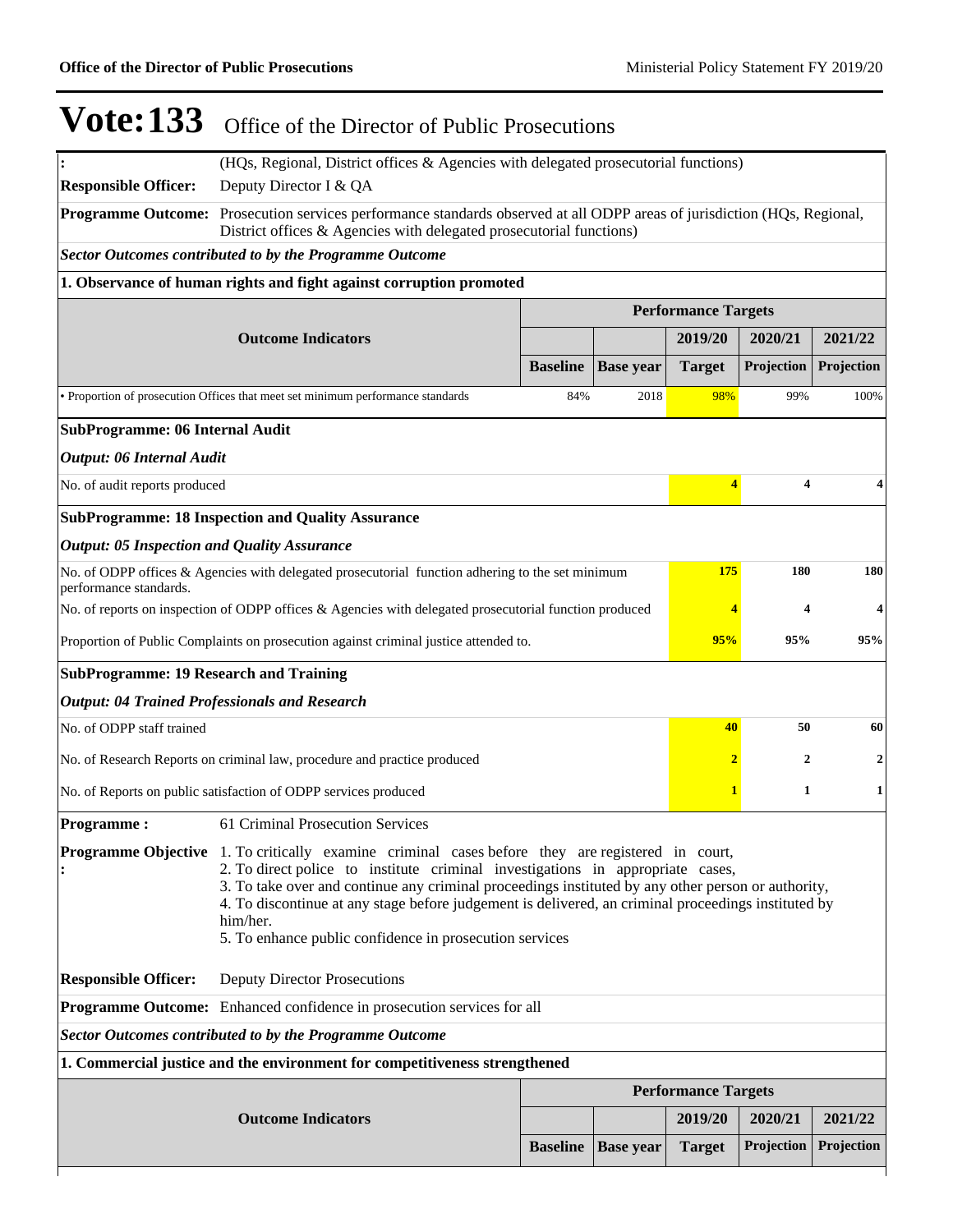|                                                                                                | • Proportion of the public satisfied with public prosecution services                                              | 60% | 2018 | 60% | 65% | 70%    |  |
|------------------------------------------------------------------------------------------------|--------------------------------------------------------------------------------------------------------------------|-----|------|-----|-----|--------|--|
| <b>SubProgramme: 11 Land crimes</b>                                                            |                                                                                                                    |     |      |     |     |        |  |
| <b>Output: 02 Lands Crimes cases Prosecuted</b>                                                |                                                                                                                    |     |      |     |     |        |  |
| Proportion of Prosecution-Led Investigations in land crimes concluded within 110 business days |                                                                                                                    | 60% | 70%  | 75% |     |        |  |
|                                                                                                | Proportion of Land crimes cases prosecutorial decisions made within 44 business days                               |     |      | 70% | 75% | 75%    |  |
|                                                                                                | Proportion of Land crimes cases files sanctioned within 2 business days                                            |     |      | 80% | 85% | 90%    |  |
| <b>SubProgramme: 12 Anti-Corruption</b>                                                        |                                                                                                                    |     |      |     |     |        |  |
| <b>Output: 03 Anti-Corruption Cases Prosecuted</b>                                             |                                                                                                                    |     |      |     |     |        |  |
|                                                                                                | Proportion of proceeds of crime recovered out of orders issued                                                     |     |      | 10% | 15% | 20%    |  |
| 132 business days.                                                                             | Proportion of Prosecution-Led investigations into Corruption & money-laundering crimes concluded within            |     |      | 75% | 80% | 90%    |  |
|                                                                                                | Proportion of Corruption and money-laundering cases prosecutorial decisions made within 55 business days           |     |      | 75% | 80% | 90%    |  |
| <b>SubProgramme: 13 International Crimes</b>                                                   |                                                                                                                    |     |      |     |     |        |  |
|                                                                                                | <b>Output: 04 International Crimes cases Prosecuted</b>                                                            |     |      |     |     |        |  |
|                                                                                                | Proportion of registered international criminal cases prosecuted                                                   |     |      | 65% | 70% | 75%    |  |
| Proportion of registered international crime cases handled by way of prosecution-led           |                                                                                                                    | 80% | 85%  | 95% |     |        |  |
|                                                                                                | No. of inter-agency engagements on international crimes participated in                                            |     |      | 52  | 60  | 65     |  |
|                                                                                                | SubProgramme: 14 Gender, Children & Sexual(GC & S)offences                                                         |     |      |     |     |        |  |
|                                                                                                | Output: 01 Gender, Children and Sexual offences cases prosecuted                                                   |     |      |     |     |        |  |
|                                                                                                | Proportion of CG & S offences investigations concluded within 30 business days                                     |     |      | 70% | 75% | 80%    |  |
|                                                                                                | Proportion of GC & S offences prosecutorial decisions made within 15 business days                                 |     |      | 70% | 75% | 80%    |  |
|                                                                                                | Proportion of GC & S offences case files sanctioned within 2 business days                                         |     |      | 80% | 85% | 90%    |  |
| <b>SubProgramme: 15 General Casework</b>                                                       |                                                                                                                    |     |      |     |     |        |  |
| <b>Output: 05 General Casework handled</b>                                                     |                                                                                                                    |     |      |     |     |        |  |
|                                                                                                | Proportion of Prosecution-Led Investigations into General crimes conclude within 60 business days                  |     |      | 60% | 70% | 80%    |  |
|                                                                                                | Proportion of General case files' prosecutorial decisions made within 20 business days                             |     |      | 65% | 70% | 80%    |  |
|                                                                                                | Proportion of General case files sanctioned within 2 business days                                                 |     |      | 80% | 90% | $90\%$ |  |
|                                                                                                | <b>SubProgramme: 16 Appeals &amp; Miscellaneous Applications</b>                                                   |     |      |     |     |        |  |
|                                                                                                | <b>Output: 06 Appeals &amp; Miscellaneous Applications</b>                                                         |     |      |     |     |        |  |
| Proportion of appeals prosecuted.                                                              |                                                                                                                    |     |      | 85% | 90% | 95%    |  |
|                                                                                                | Percentage of miscellaneous criminal causes application argued.                                                    |     |      | 90% | 90% | 95%    |  |
| <b>Programme:</b>                                                                              | 62 General Administration and Support Services                                                                     |     |      |     |     |        |  |
| <b>Programme Objective</b>                                                                     | To enhance access to prosecution services by all dis-aggregated by age, gender, location, physical<br>differences. |     |      |     |     |        |  |
| <b>Responsible Officer:</b>                                                                    |                                                                                                                    |     |      |     |     |        |  |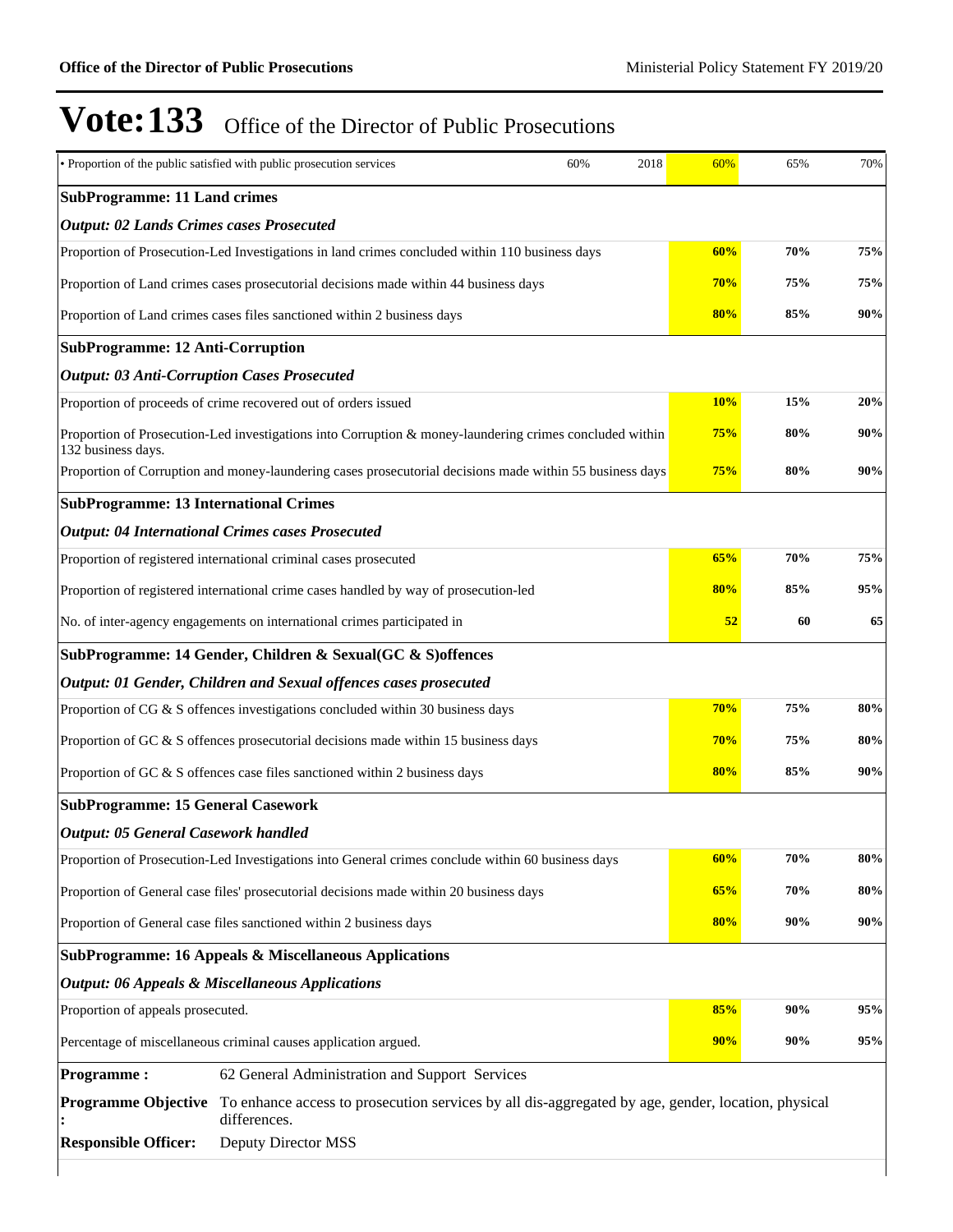**Programme Outcome:** Enhanced access to prosecution services by all dis-aggregated by age, gender, location, physical differences, etc

#### *Sector Outcomes contributed to by the Programme Outcome*

# **1. Infrastructure and access to JLOS services enhanced**

|                                                                                                             | <b>Performance Targets</b> |                  |                |                |                |
|-------------------------------------------------------------------------------------------------------------|----------------------------|------------------|----------------|----------------|----------------|
|                                                                                                             |                            |                  |                |                |                |
| <b>Outcome Indicators</b>                                                                                   |                            |                  | 2019/20        | 2020/21        | 2021/22        |
|                                                                                                             | <b>Baseline</b>            | <b>Base year</b> | <b>Target</b>  | Projection     | Projection     |
| • Proportion of districts with established ODPP office presence by location                                 | 20%                        | 2018             | 90%            | 95%            | 98%            |
| · Proportion of witnesses and victims of crime protected segregated by location, age, crime<br>type, gender | 15%                        | 2018             | 15%            | 20%            | 25%            |
| · Proportion of ODPP offices linked to automated management information systems<br>segregated by location   | 12%                        | 2018             | 50%            | 65%            | 80%            |
| <b>SubProgramme: 07 Finance and Administration</b>                                                          |                            |                  |                |                |                |
| Output: 01 Financial & Administrative Services Provided                                                     |                            |                  |                |                |                |
| No. of performance reports produced                                                                         |                            |                  | $\overline{6}$ | 6              | 6              |
| No of Land titles for office premises secured                                                               |                            |                  | 10             | 10             | 10             |
| No. of Policy Planning documents produced                                                                   |                            |                  | $\overline{2}$ | $\overline{2}$ | $\overline{2}$ |
| <b>SubProgramme: 08 Field Operations</b>                                                                    |                            |                  |                |                |                |
| <b>Output: 03 Field Operations services</b>                                                                 |                            |                  |                |                |                |
| No. of Field offices established                                                                            |                            |                  | 5              | 8              | 10             |
| <b>SubProgramme: 09 Information and Communication Technology</b>                                            |                            |                  |                |                |                |
| <b>Output: 02 Automated Prosecution Services</b>                                                            |                            |                  |                |                |                |
| No. of Offices equipped and internetworked                                                                  |                            |                  | 15             | 20             | 25             |
| <b>SubProgramme: 10 Witness Protection and Victims Empowerment</b>                                          |                            |                  |                |                |                |
| Output: 06 Witnesses & Victims of Crime protected                                                           |                            |                  |                |                |                |
| No. of Witnesses & Victims-of-crime protected                                                               |                            |                  | 5              | 10             | 10             |
| Proportion of Public complaints on prosecution against staff conduct and performance attended to            |                            |                  | 95%            | 95%            | 95%            |
| <b>SubProgramme: 17 International Cooperation</b>                                                           |                            |                  |                |                |                |
| Output: 05 International cooperation maintained                                                             |                            |                  |                |                |                |
| Proportion of registered extradition requests processed                                                     |                            |                  | 65%            | 70%            | 80%            |
| Proportion of registered Mutual Legal Assistance requests processed                                         |                            |                  | 65%            | 70%            | 80%            |
| No. of collaborations in criminal matters participated in                                                   | $\overline{2}$             | 4                | 6              |                |                |

## **IX. Major Capital Investments And Changes In Resource Allocation**

**Table 9.1: Major Capital Investment (Capital Purchases outputs over 0.5Billion)**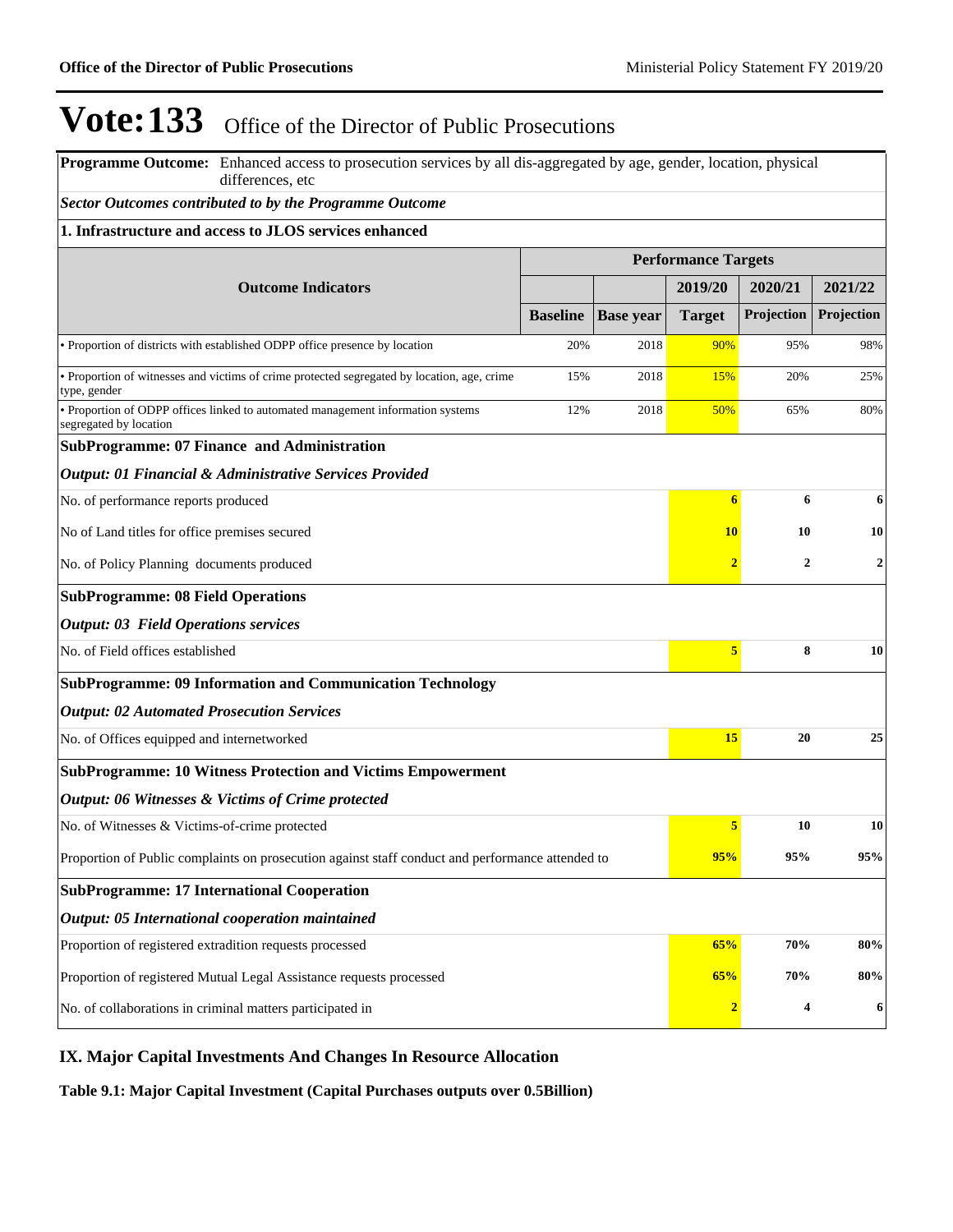| FY 2018/19                                                                                                       | FY 2019/20     |                                                                                                                                        |                                                                                                                   |  |  |  |  |  |  |
|------------------------------------------------------------------------------------------------------------------|----------------|----------------------------------------------------------------------------------------------------------------------------------------|-------------------------------------------------------------------------------------------------------------------|--|--|--|--|--|--|
| <b>Appr. Budget and Planned Outputs</b>                                                                          |                | <b>Expenditures and Achievements by</b><br>end Dec                                                                                     | <b>Proposed Budget and Planned</b><br><b>Outputs</b>                                                              |  |  |  |  |  |  |
| Vote 133 Office of the Director of Public Prosecutions                                                           |                |                                                                                                                                        |                                                                                                                   |  |  |  |  |  |  |
| Program: 12 62 General Administration and Support Services                                                       |                |                                                                                                                                        |                                                                                                                   |  |  |  |  |  |  |
| Development Project: 0364 Assistance to Prosecution                                                              |                |                                                                                                                                        |                                                                                                                   |  |  |  |  |  |  |
| Output: 12 62 75 Purchase of Motor Vehicles and Other Transport Equipment                                        |                |                                                                                                                                        |                                                                                                                   |  |  |  |  |  |  |
| 3 Motor vehicles procured<br>Transport facilities procured.                                                      |                | No Motor vehicles procured                                                                                                             | 3 motor vehicles procured                                                                                         |  |  |  |  |  |  |
| <b>Total Output Cost(Ushs Thousand)</b>                                                                          | 600,000        | 140,000                                                                                                                                | 600,000                                                                                                           |  |  |  |  |  |  |
| Gou Dev't:                                                                                                       | 600,000        | 140,000                                                                                                                                | 600,000                                                                                                           |  |  |  |  |  |  |
| Ext Fin:                                                                                                         | $\mathbf{0}$   | $\Omega$                                                                                                                               | $\Omega$                                                                                                          |  |  |  |  |  |  |
| A.I.A:                                                                                                           | $\overline{0}$ | $\mathbf{0}$                                                                                                                           | $\overline{0}$                                                                                                    |  |  |  |  |  |  |
| Output: 12 62 76 Purchase of Office and ICT Equipment, including Software                                        |                |                                                                                                                                        |                                                                                                                   |  |  |  |  |  |  |
| 20 Field Offices automated with management information<br>system.<br>ICT equipment to role out PROCAMIS procured |                | No Field Offices automated with management<br>information system.<br>No field offices automated with management<br>information system. | 15 field offices automated with management<br>information system.<br>ICT equipment to roll-out PROCAMIS procured. |  |  |  |  |  |  |
| <b>Total Output Cost(Ushs Thousand)</b>                                                                          | 4,100,000      | 273,741                                                                                                                                | 4,100,000                                                                                                         |  |  |  |  |  |  |
| Gou Dev't:                                                                                                       | 4,100,000      | 273,741                                                                                                                                | 4.100.000                                                                                                         |  |  |  |  |  |  |
| Ext Fin:                                                                                                         | $\overline{0}$ | $\Omega$                                                                                                                               | $\sqrt{ }$                                                                                                        |  |  |  |  |  |  |
| A.I.A.                                                                                                           | $\overline{0}$ | $\mathbf{0}$                                                                                                                           |                                                                                                                   |  |  |  |  |  |  |
| Development Project: 1346 Enhancing Prosecution Services for all (EPSFA)                                         |                |                                                                                                                                        |                                                                                                                   |  |  |  |  |  |  |
| Output: 12 62 72 Government Buildings and Administrative Infrastructure                                          |                |                                                                                                                                        |                                                                                                                   |  |  |  |  |  |  |
| Office buildings constructed.<br>Office premises constructed                                                     |                | Lira regional office under completion (70%).                                                                                           | Office buildings constructed                                                                                      |  |  |  |  |  |  |
| <b>Total Output Cost(Ushs Thousand)</b>                                                                          | 500,000        | 125,000                                                                                                                                | 500,000                                                                                                           |  |  |  |  |  |  |
| Gou Dev't:                                                                                                       | 500,000        | 125,000                                                                                                                                | 500,000                                                                                                           |  |  |  |  |  |  |
| Ext Fin:                                                                                                         | $\overline{0}$ | $\mathbf{0}$                                                                                                                           | $\overline{0}$                                                                                                    |  |  |  |  |  |  |
| A.I.A:                                                                                                           | $\overline{0}$ | $\Omega$                                                                                                                               | $\overline{0}$                                                                                                    |  |  |  |  |  |  |

## **X. Vote Challenges and Plans To Improve Performance**

#### **Vote Challenges**

The ODPP continues to face various challenges under various programs as elaborated below. General Administration and Support Services

Whereas the ODPP is dutifully exercising her mandate, her operations remain constrained majorly due to inadequate resource allocation. This has led to most priority areas staying unfunded and others underfunded as elaborated below. Underfunded priorities for FY 2019/20:

1. Inadequate funding for implementation of the revised DPP structure requires UG Shs. 6.33 bn for non-wage and UG Shs. 8.86 bn for development.

2. To establish and operationalize 6 regional offices in Luwero, Hoima, Iganga, Tororo, Rukungiri and Moroto with the aim of bringing services closer to the people requires Ushs.6.66 bn.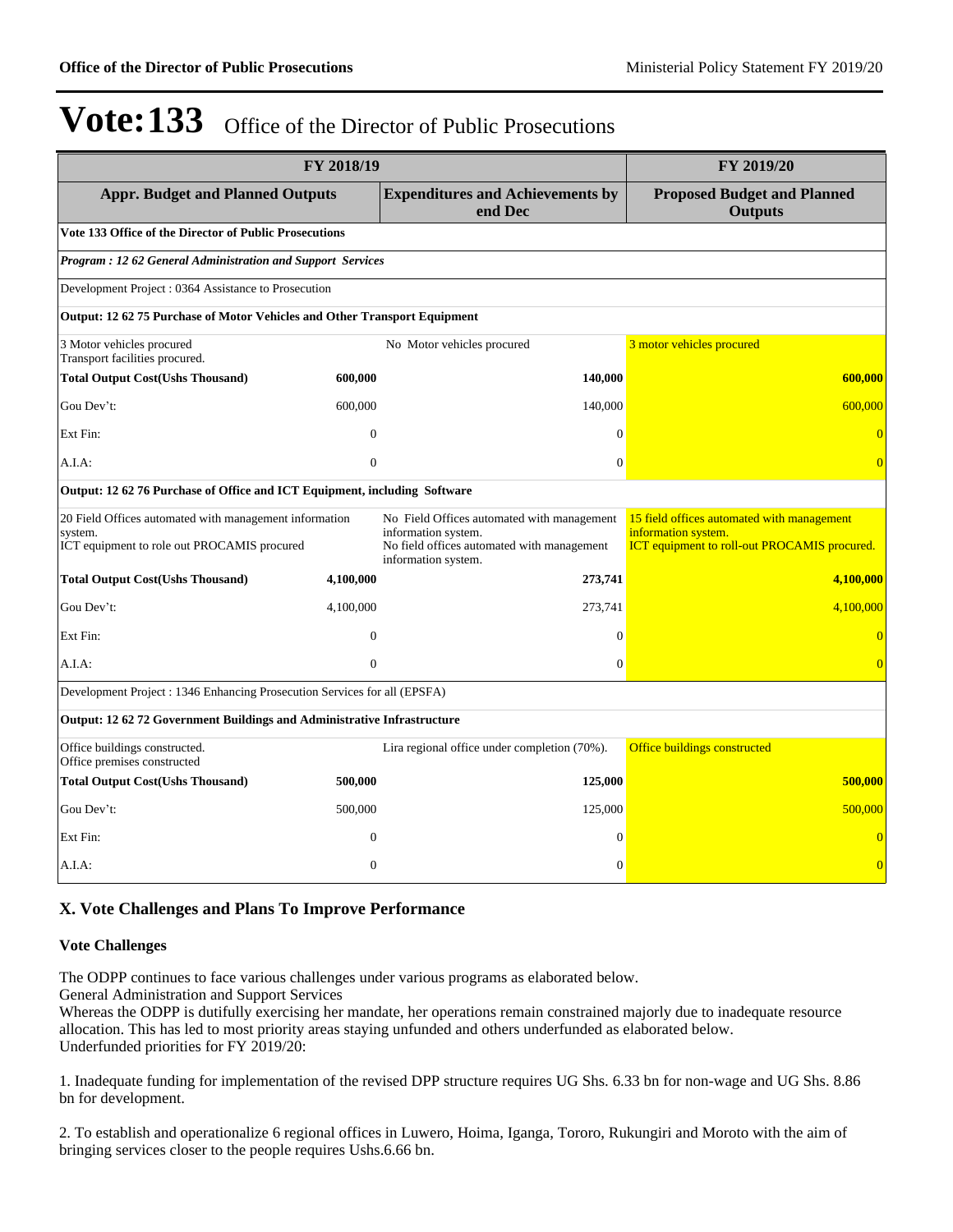3. To participate in case backlog reduction, the ODPP requires funds for witness preparation, perdiem of officers handling the sessions, stationery, PROCAM files, fuel for transport and research on cases under the court sessions requires a total of Ushs. 2.3 bn.

4. Criminal Prosecutions Case Database and Prosecution Case Management Information System (PROCAMIS) hardware and software rollout requires UShs. 4.24 bn.

5. Establishing Local Area Networks (LAN), and Interconnections (Wide Area Network) in one hundred (111) offices requires a funding of Ushs.1.740 bn.

6. Strengthening coordination, collaboration, supervision, communication and information technologies aimed at ensuring effective and efficient operations of criminal prosecution processes need additional funding of UShs. 0.880 bn.

7. Security needs for the officers and assets requires UShs.3.5 bn

8. Operations of stations requires UShs.5.0 bn.

9. Establishment of 6 new offices to deconcentrate services to the wider populace in effect increasing public access to these services needs Ushs.0.360bn.

Criminal Prosecution Services

1. Criminal Prosecutions

a. Conducting pre-trial witness interviews requires a total of Ushs.0.70 bn.

b. Prosecution of serious criminal offences that include cases of Corruption in public offices, drug and human trafficking, cybercrimes, war crimes, terrorism, money laundering, environment crimes and crimes against humanity, among others, requires a funding of UShs. 2.5 bn.

c. Prosecution of Sexual and Gender Based Violence (SGBV) and Children related cases are some of the most prevalent cases in the world will require a funding of UShs. 0.820 bn.

Operationalizing Lands Department will require UShs. 0.800 bn.

2. Operations of International Crimes Division (ICD) which includes Terrorism, War Crimes, human trafficking, among others needs

Ushs.2.5bn.

Inspection & Quality Assurance Services Need to specialize prosecution services needs funding of UShs1.030 bn.

Unfunded priorities for FY 2019/20:

10. Improving access to justice.

a. Establishing new offices requires a funding of Ushs. 4.2 bn.

b. Wage budget gap for recruitment of 254 additional staff to address acute performance gaps arising from increased prosecution service needs stands at UShs. 4.3 bn.

11. Equipping of the Money Laundering and Asset Forfeiture Unit with office equipment, transport facilities, furniture, and operational funds requires funding of UShs.0.9 bn.

12. Implementation of the new project requires a total of Ushs.6.53bn.

13. Restocking and equipping the Documentation Centre is estimated to cost UShs.0.8 bn.

14. Equipping Victims Assistance desk requires UShs.0.6bn

15. Preparing witness especially involving war crimes, terrorism and SGBV cases among others requires funding amounting to UShs.1.5bn.

Inspection and Quality Assurance Services

1. Establishment of the Prosecutors Academy requires funding amounting to UShs.6.174bn.

#### **Plans to improve Vote Performance**

Establish & operationalize offices. Roll-out PROCAMIS to field offices for easy retrieval and management of case data. Operationalise PROCAMIS disaster recovery Renewal of Software Licences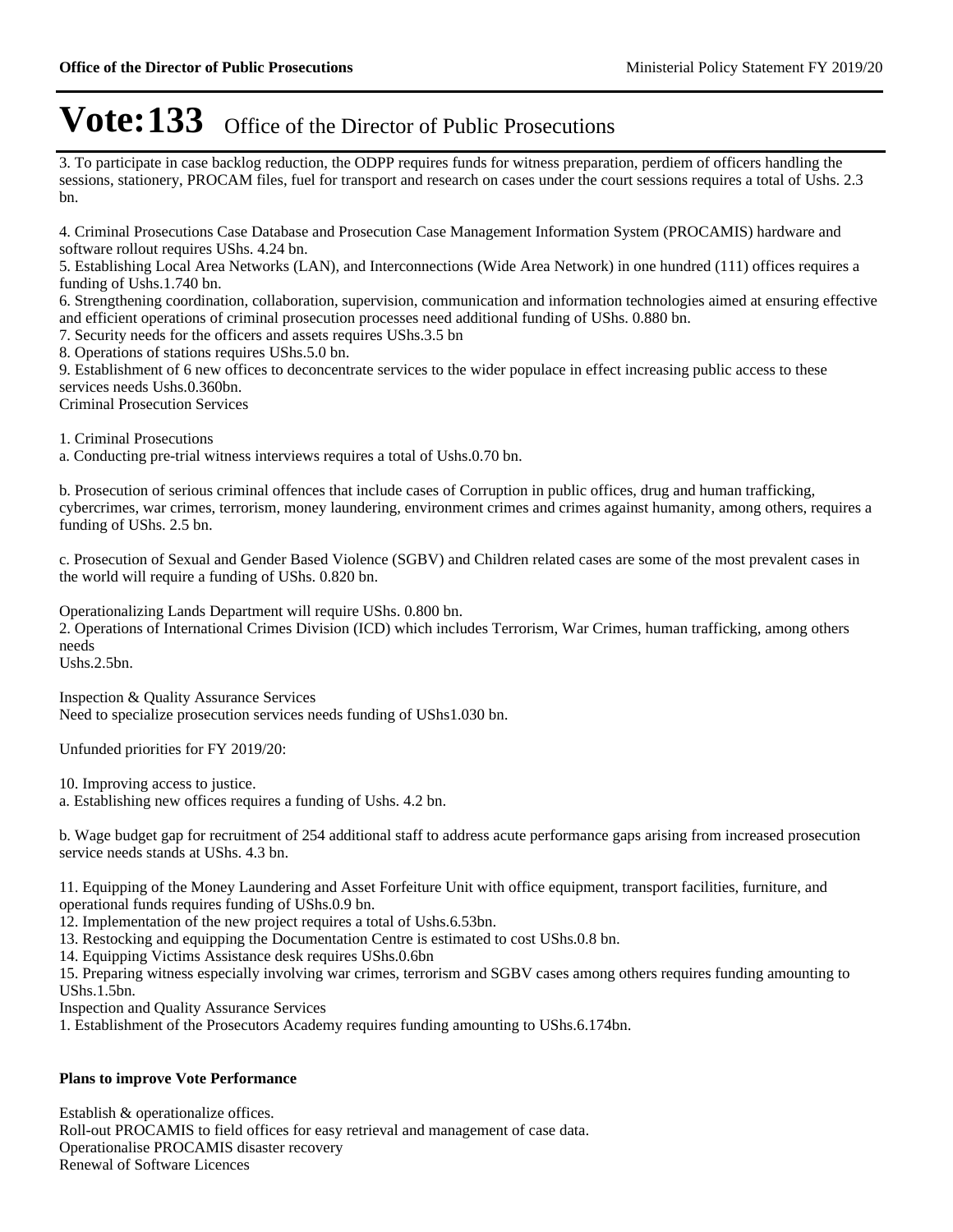Operationalise PROCAMIS disaster recovery

Initiate recruitment process for additional officers and deploy them.

Arrange training for officers in relevant courses.

Lobby for increase in the Directorate funding allotment for improved logistics.

Procure transport facilities.

Printing and Dissemination of the National Criminal prosecutions Policy

Follow up fast-tracking of enactment of the ODPP bill

Develop staff data collection, collation and entry capacities

Source funding for establishment of the Prosecutors' Academy, building staff capacity and undertaking inspectorate function of all ODPP offices and delegated prosecutorial Agencies

## **XI Off Budget Support**

#### **Table 11.1 Off-Budget Support by Sub-Programme**

N/A

## **XII. Vote Cross Cutting Policy And Other Budgetary Issues**

#### **Table 12.1: Cross- Cutting Policy Issues**

**Issue Type: HIV/AIDS**

| Objective:                                | Uscale mainstreaming of HIV issues in the ODPP                             |
|-------------------------------------------|----------------------------------------------------------------------------|
|                                           |                                                                            |
| <b>Issue of Concern:</b>                  | Need for healthy leaving that enhances productivity of ODPP employees      |
| <b>Planned Interventions:</b>             | Training of trainers on HIV services                                       |
|                                           | Awareness campaigns                                                        |
|                                           | Participate in all HIV activities                                          |
|                                           | Initiate & maintain collaborations                                         |
|                                           | Hold HIV Committee meetings                                                |
|                                           | Provide HIV uptake & retention                                             |
|                                           | Conduct M&E                                                                |
|                                           | Disseminate internal HIV Policy to field offices                           |
| <b>Budget Allocation (Billion):</b>       | 0.070                                                                      |
| <b>Performance Indicators:</b>            | Trainers trained-500                                                       |
|                                           | Awareness campaigns -4                                                     |
|                                           | HIV activities participated in -20                                         |
|                                           | Engagements with DPs-2                                                     |
|                                           | S/H meetings attended-12                                                   |
|                                           | Committee meetings held-96                                                 |
|                                           | HIV uptake & retention provided-16                                         |
|                                           | M&E held -4                                                                |
|                                           | HIV policy disseminated -60                                                |
| Objective:                                | Prevent HIV/AIDS & encourage uptake & retention                            |
| <b>Issue of Concern:</b>                  | Prevent HIV/AIDS & encourage uptake & retention                            |
| <b>Planned Interventions:</b>             | Support healthy diet to staff living with HIV                              |
|                                           | Develop & distribute rights based IEC materials to criminal justice system |
|                                           | Establish points of need for HIV/AIDS services in the workplace            |
|                                           | Provide HIV/AIDS prevention services at ODPP field stations                |
| <b>Budget Allocation (Billion):</b> 0.050 |                                                                            |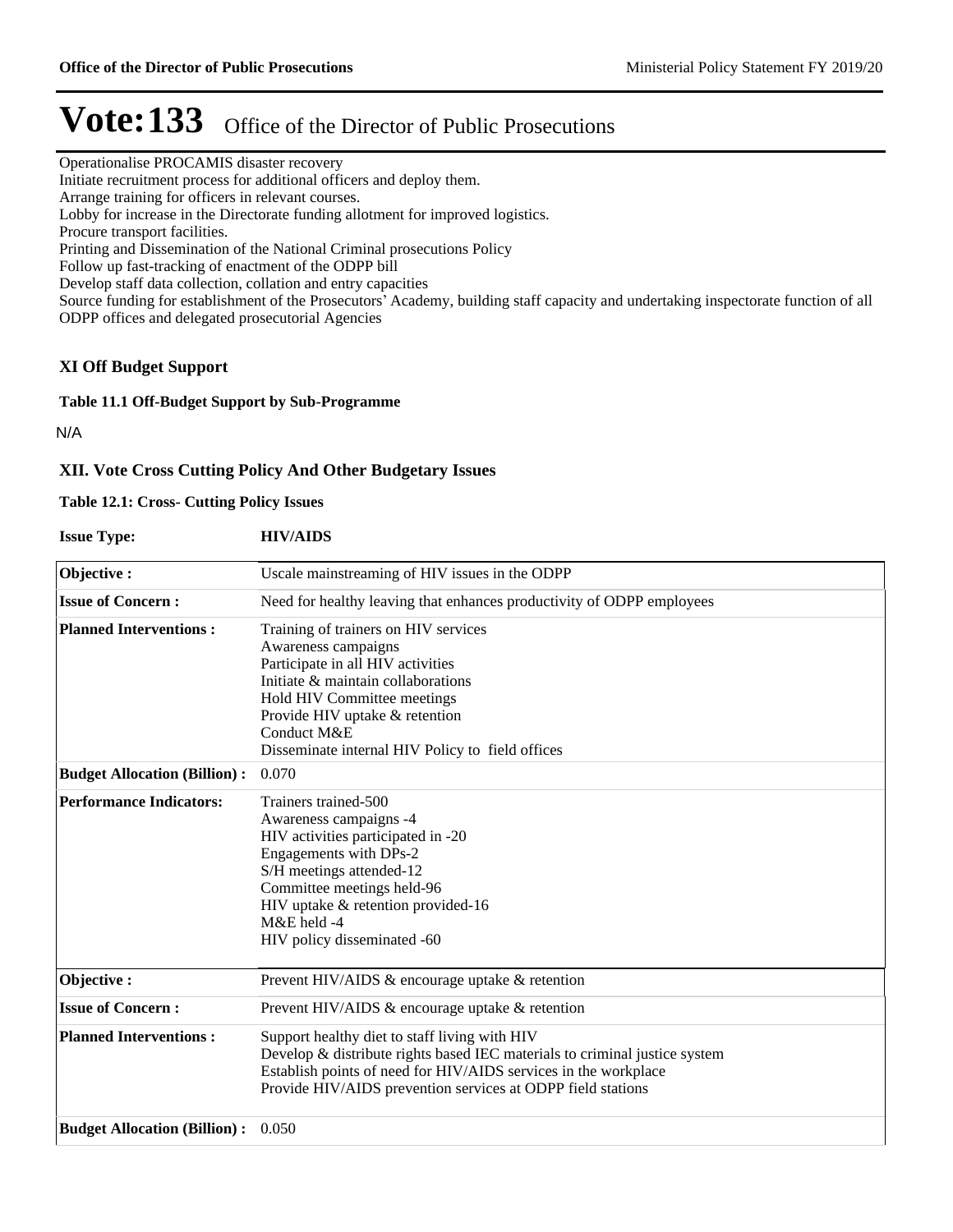| <b>Performance Indicators:</b>      | ODPP staff supported -25<br>IEC materials developed and distributed -5000<br>Research report Published -1<br>Field stations provided HIV/AIDS prevention services -132                                                                                            |  |  |  |  |  |
|-------------------------------------|-------------------------------------------------------------------------------------------------------------------------------------------------------------------------------------------------------------------------------------------------------------------|--|--|--|--|--|
| <b>Issue Type:</b>                  | Gender                                                                                                                                                                                                                                                            |  |  |  |  |  |
| Objective:                          | Promote access to prosecution services by vulnerable persons                                                                                                                                                                                                      |  |  |  |  |  |
| <b>Issue of Concern:</b>            | Access to prosecution services by vulnerable persons                                                                                                                                                                                                              |  |  |  |  |  |
| <b>Planned Interventions:</b>       | Hold national & regional stakeholder consultations on challenges accessing prosecution services.<br>Promote ramps & nursing facilities in ODPP.<br>Develop IEC materials on ODPP services<br>Hold Outreaches to disseminate IEC Materials on prosecution services |  |  |  |  |  |
| <b>Budget Allocation (Billion):</b> | 0.060                                                                                                                                                                                                                                                             |  |  |  |  |  |
| <b>Performance Indicators:</b>      | Consultative meetings held -25<br>SGBV & C IEC materials disseminated -500<br>ODPP owned offices have ramps & nursing facilities -20<br>Outreaches held -12                                                                                                       |  |  |  |  |  |
| Objective:                          | Mainstream SGBV and children best prosecution practices                                                                                                                                                                                                           |  |  |  |  |  |
| <b>Issue of Concern:</b>            | Mainstream SGBV and children best prosecution practices                                                                                                                                                                                                           |  |  |  |  |  |
| <b>Planned Interventions:</b>       | Conduct M &E to assess impact of training on promoting child friendly justice<br>Develop an abridged version of the Manual on prosecuting child cases<br><b>Conduct an SGBV Case Census</b>                                                                       |  |  |  |  |  |
| <b>Budget Allocation (Billion):</b> | 0.040                                                                                                                                                                                                                                                             |  |  |  |  |  |
| <b>Performance Indicators:</b>      | Trainings attended -4<br>Abridged handbook printed -20,000                                                                                                                                                                                                        |  |  |  |  |  |
| Objective:                          | Promote Gender and Equity responsiveness within the DPP                                                                                                                                                                                                           |  |  |  |  |  |
| <b>Issue of Concern:</b>            | Promote Gender and Equity responsiveness within the DPP                                                                                                                                                                                                           |  |  |  |  |  |
| <b>Planned Interventions:</b>       | Develop Gender & Equity Policy for the ODPP<br>Attend and participate in stakeholder meetings and activities<br>Conduct a Gender & Equity study in the ODPP                                                                                                       |  |  |  |  |  |
| <b>Budget Allocation (Billion):</b> | 0.050                                                                                                                                                                                                                                                             |  |  |  |  |  |
| <b>Performance Indicators:</b>      | Gender policy printed -50,000<br>M&E conducted -14                                                                                                                                                                                                                |  |  |  |  |  |
| <b>Issue Type:</b>                  | <b>Enviroment</b>                                                                                                                                                                                                                                                 |  |  |  |  |  |
| Objective:                          | Ably handle environmental criminal matters                                                                                                                                                                                                                        |  |  |  |  |  |
| <b>Issue of Concern:</b>            | Need for enhanced collaborations & officer skills to handle environmental criminal matters                                                                                                                                                                        |  |  |  |  |  |
| <b>Planned Interventions:</b>       | Equip staff with skills to prosecute cases of violation of environmental laws $\&$ participate in<br>meetings with agencies handling environmental activities                                                                                                     |  |  |  |  |  |
| <b>Budget Allocation (Billion):</b> | 0.060                                                                                                                                                                                                                                                             |  |  |  |  |  |
| <b>Performance Indicators:</b>      | Environmental cases prosecuted by ODPP officers-250<br>Staff equipped with skills needed to prosecute environmental crimes-120<br>Meetings participated in-4 inspections of delegated environmental Prosecutor Agencies-40                                        |  |  |  |  |  |